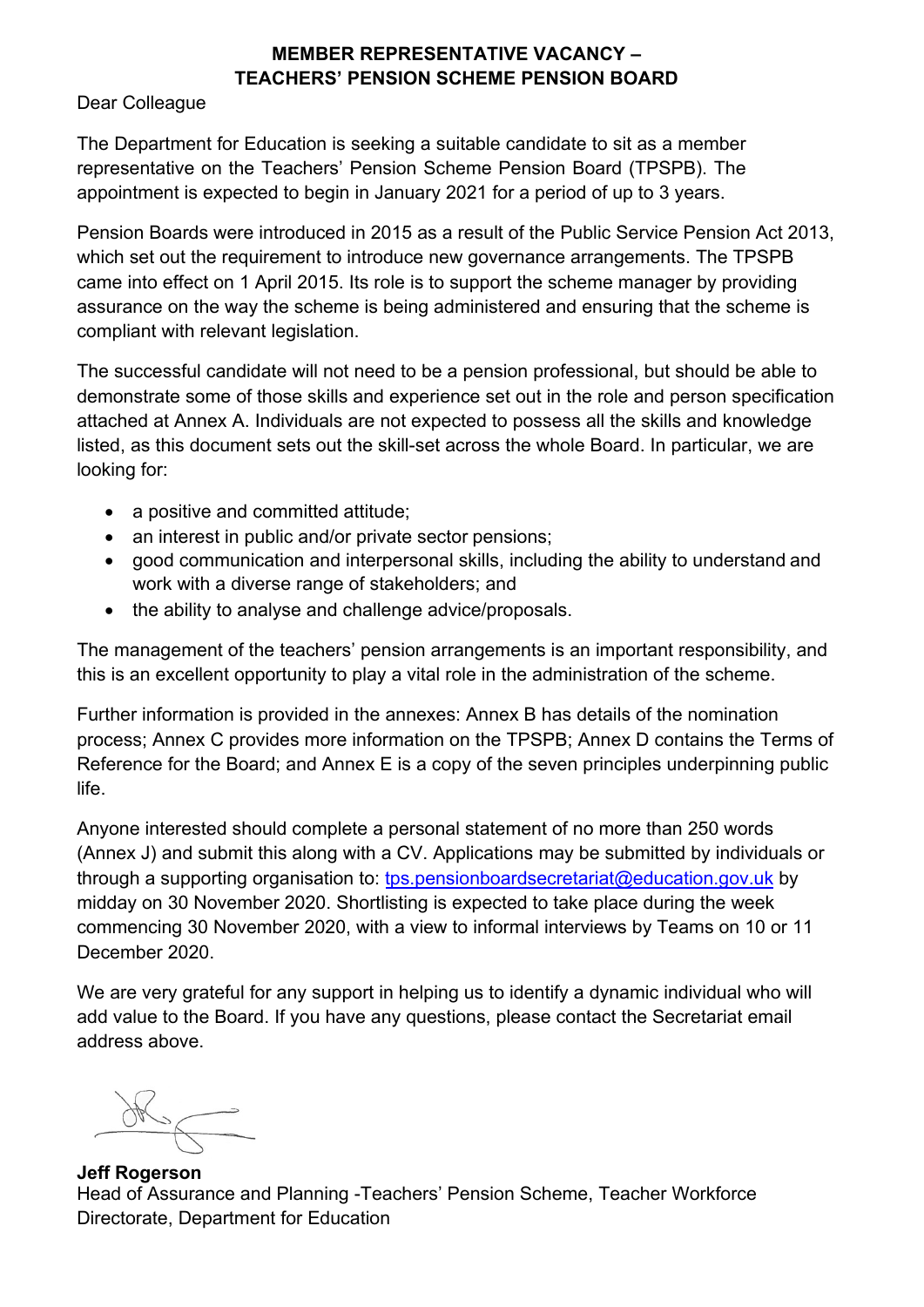## **Role and Person Specification**

## **Teachers' Pension Scheme Pension Board**

#### **Individual Board Members are not expected to demonstrate all the skills and knowledge set out below, but rather this is a skill-set for the whole Board.**

#### **Summary**

The Secretary of State has appointed five member and five employer representatives of the Teachers' Pension Scheme Pension Board (TPSPB).

Each member will be bound by the Code of Practice governing senior public appointments and will be required to observe the highest standards of impartiality, integrity and objectivity in relation to the service s/he provides to the TPSPB.

#### **Role & Responsibilities**

- Impartially representing the best interests of scheme members and employers in order to help the scheme manager in ensuring that the TPS is effectively administered and complies with relevant laws and regulations.
- Representing the TPSPB, rather than their own organisation, when in contact with a range of stakeholders including: Employers, Members, Ministers, the TPS administrator and other contractors, Department for Education, HM Treasury and the Pensions' Regulator.
- Meeting the commitment to 10-20 days activity in relation to the TPSPB by:
	- $\circ$  Actively participating in meetings of the TPSPB (approximately four per annum).
	- $\circ$  Joining and actively participating in one or more sub-committee; meetings take place four times a year.
- Adequately preparing for meetings and the wider role by ensuring that:
	- o All circulated papers are read in a timely manner;
	- o Expert advice and clarification is requested promptly; and
	- o Own learning needs are identified and met, including attending any mandatory activities.
- Ensuring own understanding of roles and responsibilities.
- Acting in accordance with the seven principles of public life and relevant laws and regulations.
- Actively participating in all performance management activities.
- Eliciting views from, and sharing feedback with, the sector on Board related matters.

#### **Person Specification – Experience and Skills**

In order to operate effectively, the Board must have a mix of Board members that can collectively demonstrate the skills and experience below. It is, however, not envisaged that each individual member will demonstrate all of the skills and experience separately, but applicants should be able to demonstrate the majority of those detailed below.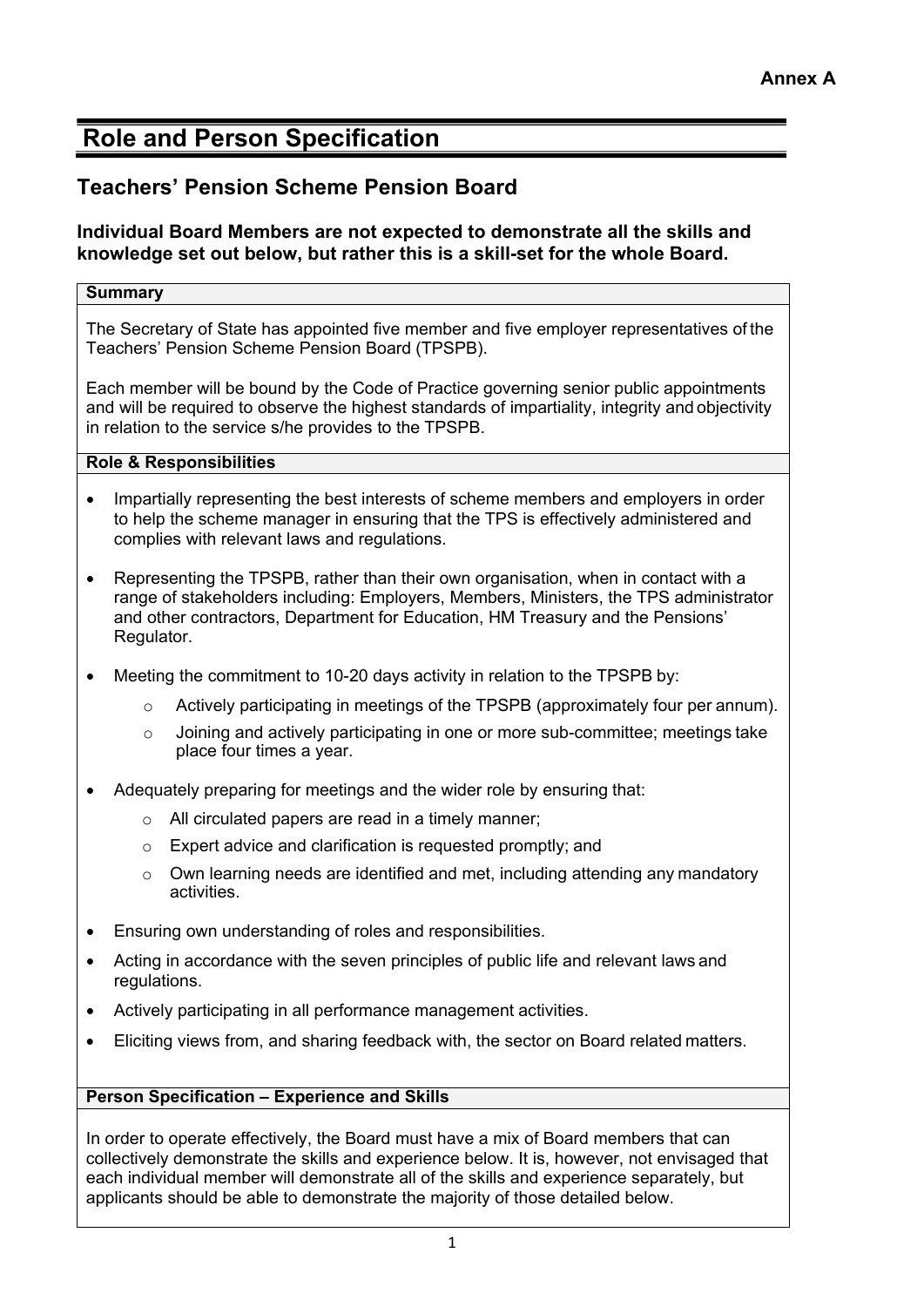#### **Experience**

- A positive and committed attitude;
- Independence of judgement;
- The capacity to bring a fresh, external view to decision-making;
- A track record of personal achievement at a senior level;
- Experience of service delivery including implementing change and risk management strategies; and
- Working with auditors and audit committees in a public or private sector environment.

#### **Skills**

- Good communication skills across all levels;
- Good interpersonal skills with the ability to provide constructive challenge;
- Sound knowledge and experience of implementing good governance practices in the public and/or private sector or both;
- Good understanding of budget forecasting and accounts; and
- Ability to analyse complex information, reach practical decisions and to think strategically.

Additionally, post holders will demonstrate experience and appreciation of the points below.

#### **Strategic context**

- Empathy with the mission and aspirations of the TPSPB.
- Some strategic and/or operational understanding of:
	- $\circ$  The Teachers' Pension Scheme and the educational environment: and/or
	- o Legislation relating to Pension Schemes.

#### **Policy context**

- An understanding of policy and public accountability, sound judgement and awareness of political sensitivities.
- A commitment to equality, efficiency and innovation.

#### **Terms and Conditions**

The initial appointment will be for a period of one to three years. Time commitment: Between 10 to 20 days per year. The Board normally meets 4 times a year in London; Board sub-committees also meet 4 times a year, usually in Darlington. However, at present all meetings are taking place virtually through Teams. Venues and meeting arrangements are subject to discussion once the current restrictions are eased.

These posts are voluntary, so not remunerated, although travel, subsistence and supply cover costs are met.

#### **Department / Section**

Department for Education, Early Years and Schools Group.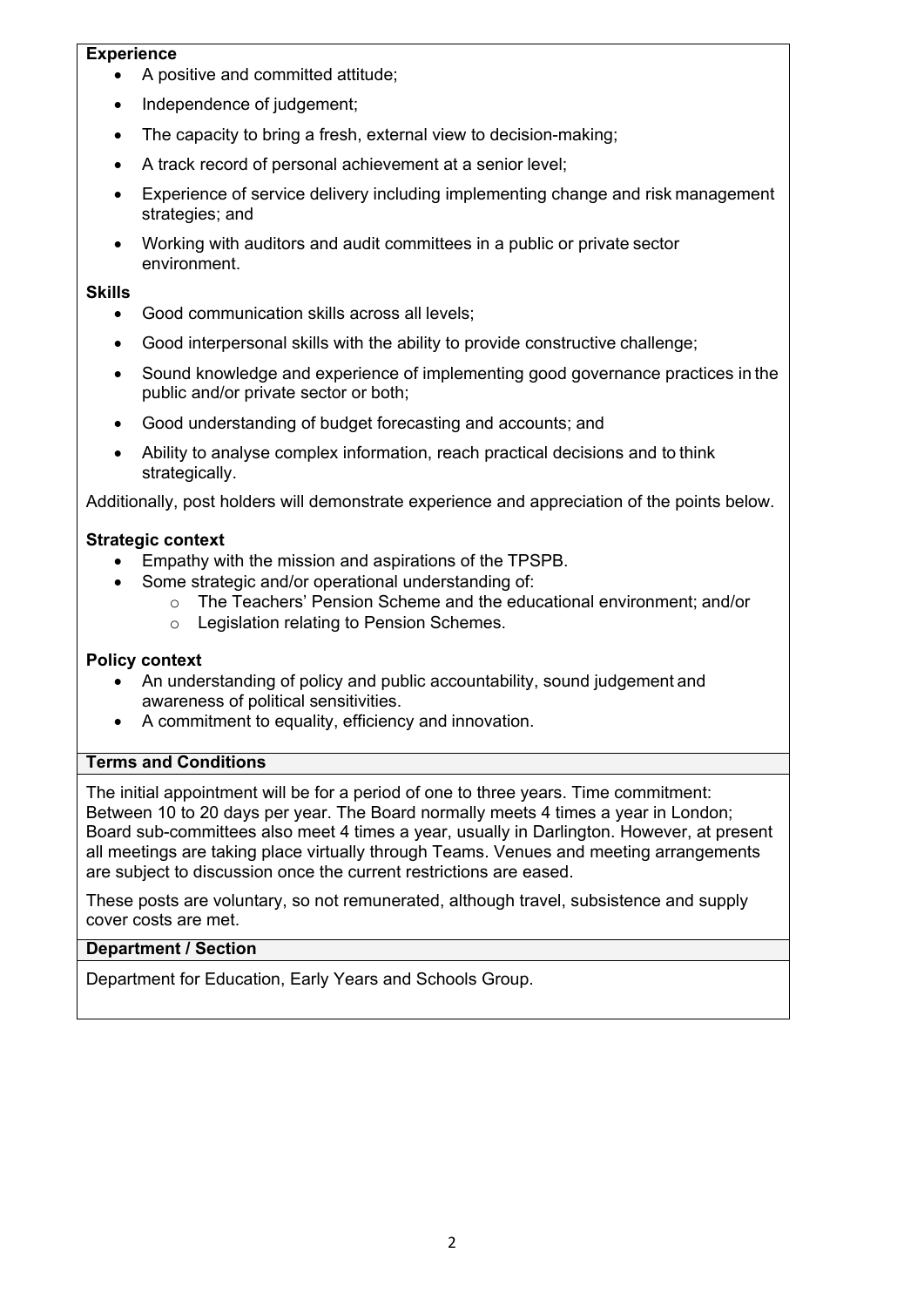## **PROCESS FOR RECRUITING A REPRESENTATIVE TO THE TEACHERS' PENSION SCHEME PENSION BOARD**

## **Stage 1 – Nomination**

The Department will write to member groups on the list of consultees on Thursday 5 November 2020 and invite them each to nominate up to two individuals for consideration for membership of the Board. Information will also be placed on TP's website, should any individual wish to put themselves forward for consideration.

The member groups should provide those interested with the information contained within this letter and invite them to apply by submitting a CV and a supporting personal statement (Annex J) setting out how they meet the criteria of the role. Applicants are also asked to complete a diversity monitoring form (Annex F), a political activity form (Annex G) and a declaration of interest form (Annex H). Self-nominating individuals will be invited to contact the TPSPB secretariat mailbox [\(tps.pensionboardsecretariat@education.gov.uk\)](mailto:tps.pensionboardsecretariat@education.gov.uk) for copies of the application pack.

All applications should be submitted to [tps.pensionboardsecretariat@education.gov.uk](mailto:tps.pensionboardsecretariat@education.gov.uk) by midday 30 November 2020.

## **Stage 2 – Sift**

The Department will score applications received against the skills and experience detailed in the role and person specification in order to shortlist candidates during the week of 30 November 2020.

Due diligence checks will also be carried out on candidates selected for interview.

## **Stage 3 - Informal Interview**

As good practice, and to identify the best fit for the role, successful candidates will be invited to attend an informal interview expected to take place on 10 or 11 December 2020. To meet government COVID-19 advice, interviews will take place on Teams.

## **Stage 4 – Appointment to the Board**

Once the successful candidate has been identified, due diligence checks will be completed, and the recommendation will be put to the Minister of State for School Standards for a final decision.

The Department will notify candidates, and their nominator if the candidate has been put forward by a member representative group, of the outcome of their application by the end of December 2020. Unsuccessful candidates may seek feedback on their application.

Pre-employment checks will also be carried out before a formal letter of appointment is issued.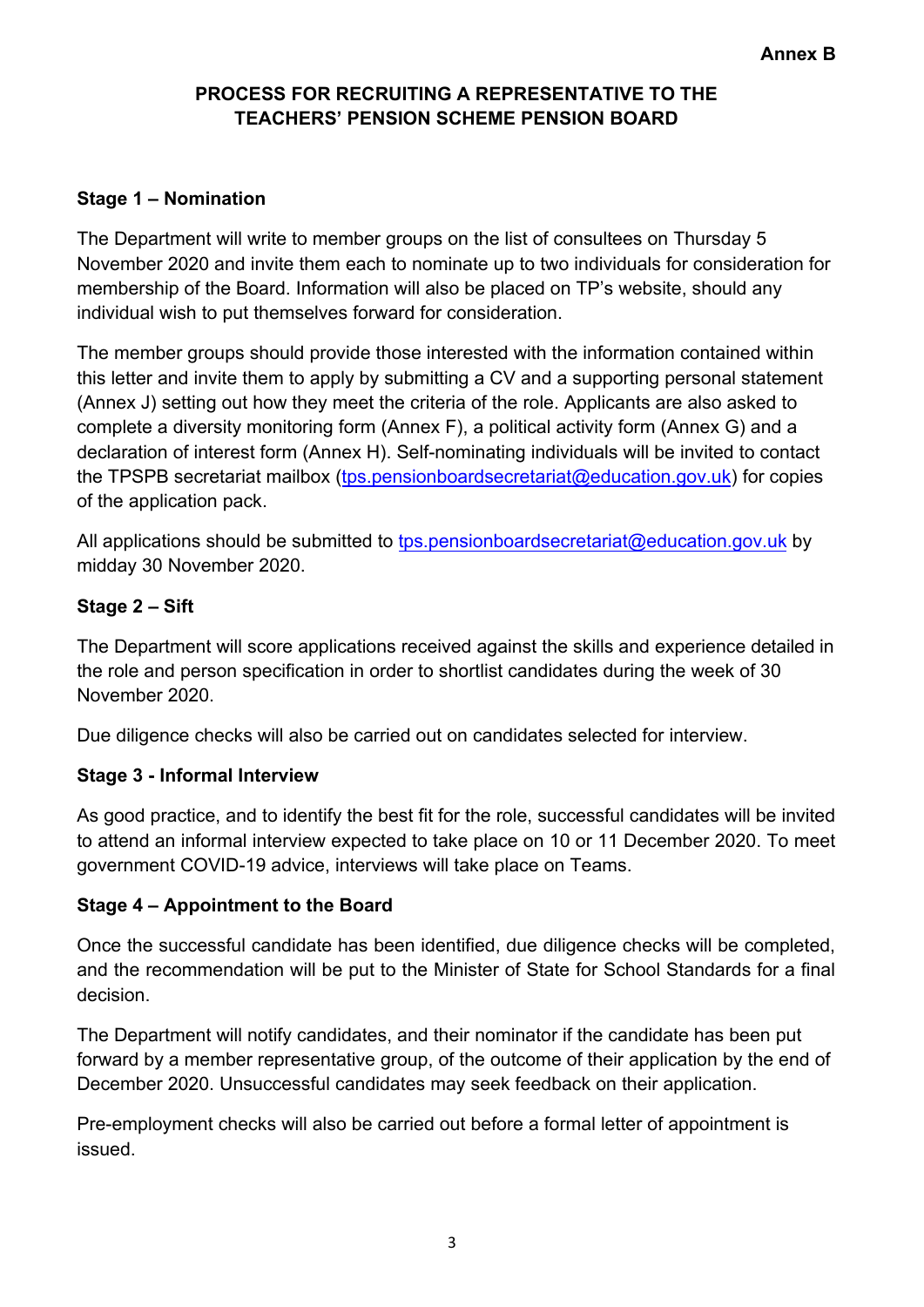## **Introduction**

The TPS is a defined benefit contributory pension scheme for teachers employed by local authorities, academies, sixth form colleges, FE colleges, and post-92 universities. The TPS is a statutory scheme, with the rules being set down in regulations made by the Secretary of State for Education; it is also governed by over-riding pension related legislation.

The TPS is the second largest occupational pension scheme in England and Wales (only the NHS scheme is bigger) with around 2 million members (active, deferred or pensioners). Membership is automatic unless a member decides to opt out.

In line with most public service pension schemes, the TPS is an unfunded scheme in that all contributions received are paid to the Exchequer, as opposed to a fund that is then invested for future members; the Exchequer is responsible for paying benefits to scheme pensioners and their beneficiaries.

## **Facts and Figures**

The TPS currently has total net liabilities of £359.8bn, and paid pensions to retired members and their beneficiaries totalling £10.0bn last year whilst receiving contributions from current teachers and employers of around £6.4bn - with the balance funded by the Exchequer.

The scheme is funded via member and employer contributions. Employee contribution tiers and employer contributions rates are set by the Secretary of State based on advice from the scheme's actuary (the Government Actuary's Department (GAD)). They also undertake regular valuations of the scheme, in line with directions set by HM Treasury. GAD calculate what the scheme's liabilities and assets are, based on a notional fund, and what contributions need to be paid by teachers and their employers in order to keep the notional fund in balance

Capita have held the contract to administer the Teachers' Pension Scheme since 1996. The current contract was awarded in March 2011, is due to end in September 2025 and has a total value of £183m (adding interest each year). The contract is for the fully outsourced administration of the scheme on behalf of the Secretary of State – though separate contracts exist for things like medical advice (ill health cases) and actuarial support.

## **Background and recent reforms**

In response to increasing longevity and rising costs, significant changes were made to the Scheme arrangements from 2007, these included raising the age at which benefits are available in full (Normal Pension Age) to 65 for new entrants.

However, the cost of the TPS (and the other public service schemes) continued to grow and in 2010 the Independent Public Service Pensions Commission (IPSPC), chaired by Lord Hutton, was set up to undertake an independent review of public service pensions. The IPSPC concluded that the 2007 reforms had not gone far enough and made recommendations about how such pensions can be made sustainable and affordable, while remaining fair to the workforce and the taxpayer. Those recommendations formed the basis of discussions with the unions and employers, and public consultation, which ultimately led to the reformed arrangements that were introduced in April 2015.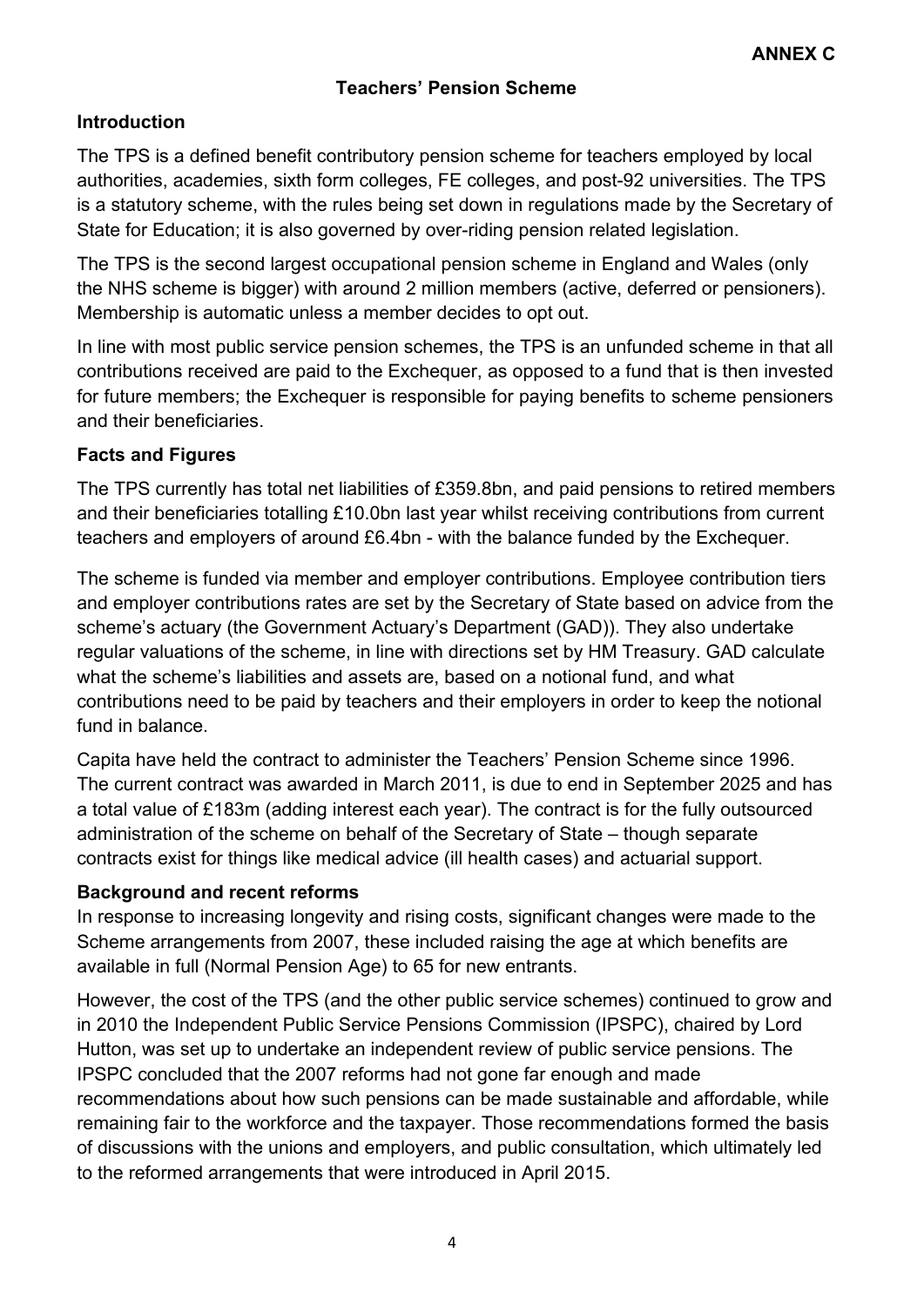The 2015 reforms saw the introduction of a career average pension scheme for teachers and a further change to normal pension age so that it coincides with state pension age. The scheme also introduced new member flexibilities to assist members in planning for their retirement.

## **Recent legal challenges**

Since the introduction of the career average scheme, there have been a number of further changes to ensure the scheme adheres to equalities laws. In particular, two Supreme Court cases highlighted scheme rules that are incompatible with EU equalities rules.

In 2016, the Brewster case brought about changes to the rules that determine whether an unmarried partner is eligible for survivor benefits. It was determined that an unmarried member should not be required to nominate a partner in order for the benefits to be payable so long as other conditions are met.

In 2017, a further Supreme Court decision in the Walker case, confirmed that provisions for the payment of survivor benefits to couples in same sex marriages and civil partnerships were incompatible with EU equalities laws. The decision confirmed that those in same sex marriages and civil partnerships must be treated in the same way as those in opposite sex marriages. As a result of this decision the government changed the provisions for all public sector pension schemes so that all survivors from same sex marriages and civil partnerships are treated equally to the female survivor from an opposite sex marriage. A further challenge (Goodwin) was brought in relation to the benefits provided to the male surviving partner of female members. The challenge was conceded in 2020, with the department agreeing that this change would provide equalised survivor benefits for all legally recognised relationships.

In developing the new Career Average Pension schemes, following Lord Hutton's review in 2011, the government included an element of protection for those members closest to normal pension age (NPA) and who, it was argued, were less able to change their retirement plans. The protection ensured that all those who were within 10 years of NPA, as of 31 March 2012, would remain in the final salary scheme until they retired, or otherwise were out of the scheme for a period of more than 5 years. In addition, any active member who was within 13.5 years of their NPA as of this date would remain in the final salary scheme for an extra period, determined by their age, before transitioning to the Career Average Scheme.

In 2016, the Fire Brigades Union and a group of Judges brought separate cases against the Home Office and Ministry of Justice, respectively, arguing that the transitional provisions were discriminatory on the grounds of age, gender and race.

Following an extensive legal battle, the Court of Appeal decided that, having introduced the protections, the government should have justified the discriminatory impact, but that it had failed to do so, and therefore justification on the grounds of legitimate aims must fail. As a result, the court dismissed any further deliberation over the question on proportionality of means, and remitted the matter back to the Employment Tribunal to consider the remedy.

Legal advice confirms that, although the case was initially brought in relation to the Firefighters' and Judicial schemes, the court's decision reads across to all public sector schemes. As a result of this decision, the government will be required to provide a remedy that compensates all scheme members in relation to that discrimination and to eliminate future discrimination.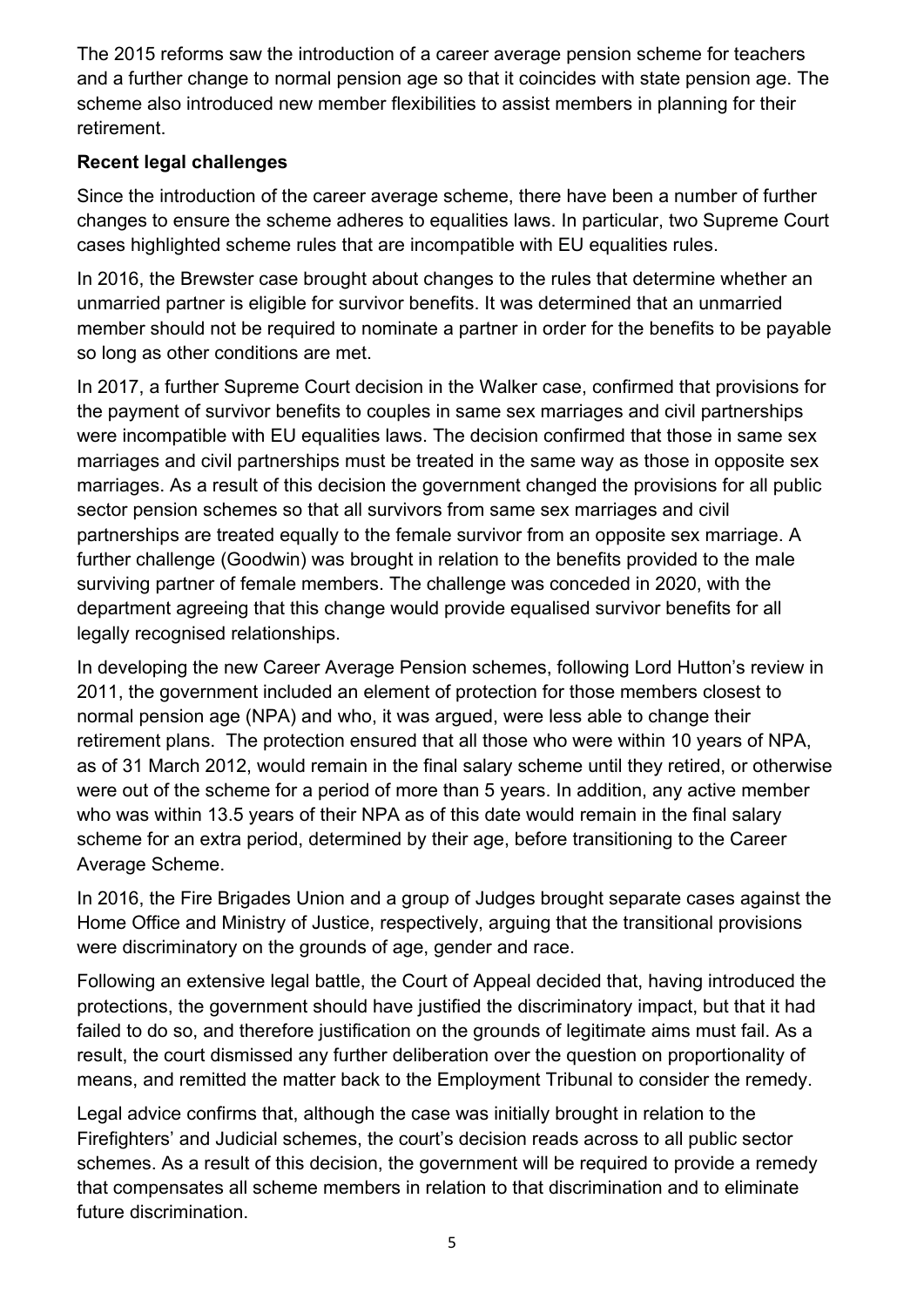In July, the government launched a public consultation to seek views on two options that will eliminate the identified discrimination and compensate affected members. Those options will allow all eligible members to elect which scheme rules will apply to the service they accrued between 1 April 2015 and 31 March 2022. Members will make that choice either at retirement (the deferred choice underpin option), or soon after 1 April 2022 (the immediate choice option).

The consultation will run until October and a final government response is expected early in 2021.

## **TEACHERS' PENSION SCHEME PENSION BOARD (TPSPB)**

## **Background**

The Public Service Pensions Act 2013 required the Secretary of State, as scheme manager of the Teachers' Pension Scheme, to establish a Pension Board. The TPSPB is responsible for providing assurance on the effectiveness of the arrangements for administering the scheme to the Secretary of State. The Board thereby provides the Secretary of State, scheme members, scheme employers, taxpayers and others with additional assurance that the scheme is being efficiently and effectively administered. The Board was formally established on 1 April 2015.

The TPSPB comprises, an independent Chair, an independent Pension Specialist, five member representatives, five employer representatives and two senior DfE officials. Board members are appointed for up to three years, with a maximum of two appointments. The remit of the Board is to represent the entire membership and/or employers irrespective of their sponsoring organisation.

The TPSPB meets quarterly in London, with quarterly sub-committee meetings being held in Darlington – although presently these meetings are carried out electronically through Teams.

## **Role and Responsibilities**

The TPSPB is responsible for assisting the scheme manager in securing compliance with the Teachers' Pension Scheme Regulations, any other legislation relating to the governance and administration of this and any connected scheme, and requirements imposed by the Pensions Regulator in relation to this, and any connected scheme.

The Board specifically provides challenge, oversight and assurance to the scheme manager, and in turn to members and employers, that the scheme is being administered effectively. The Board is therefore responsible for challenging whether issues and risks are being managed, and making recommendations on appropriate action.

The Board has established four sub-committees to enable them to better support their challenge and oversight role.

- Service Delivery and Maintenance of Data
- Managing Risk and Internal Controls
- Information for Members and Communications
- **Commercial**

The Secretary of State remains responsible for determining administrative arrangements and scheme policy and there is a separate Board, the TPS Advisory Board, consisting of representatives from member and employer stakeholders, which exists to provide the Secretary of State with advice on policy changes s/he chooses to consult them on.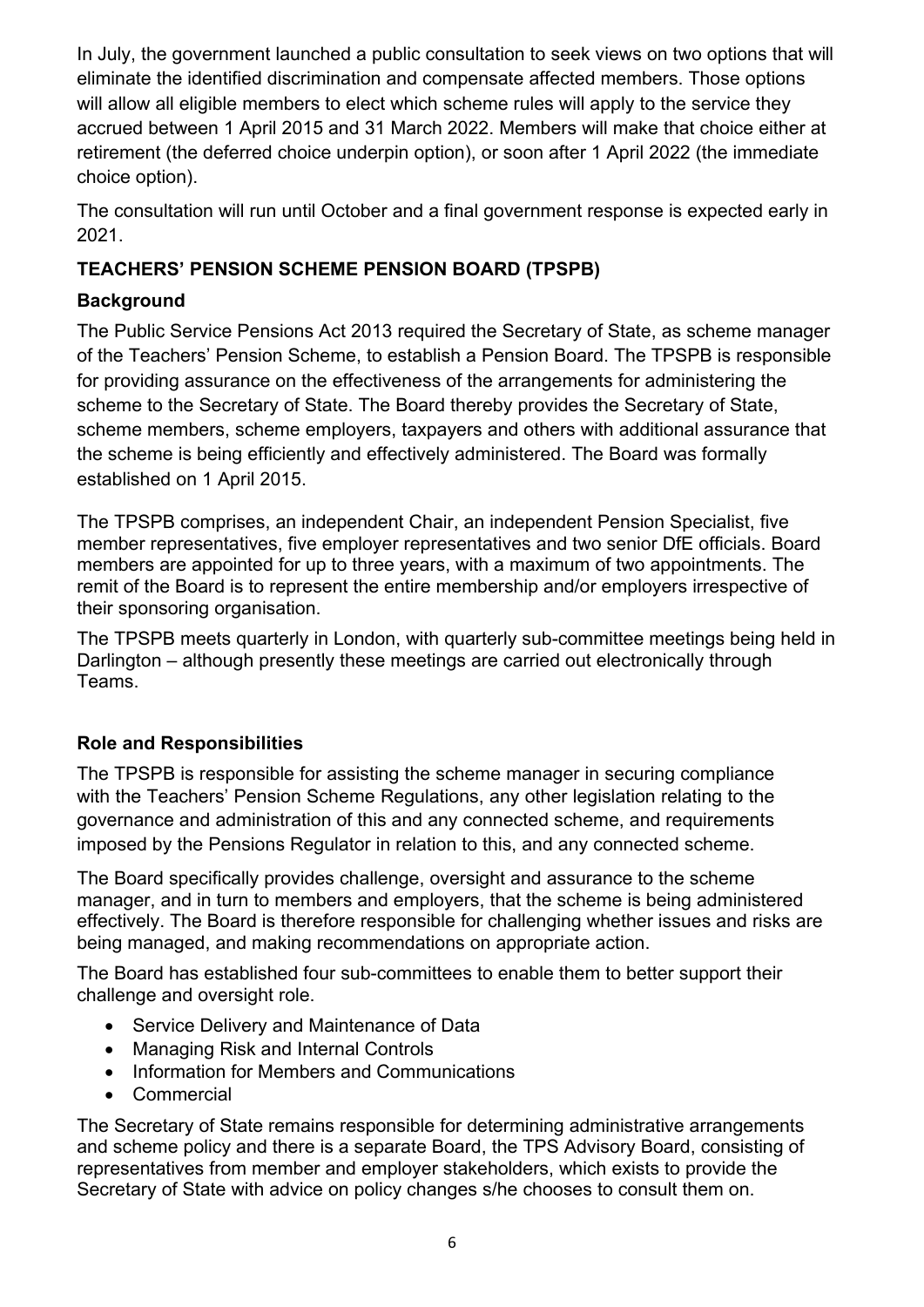## **TEACHERS' PENSION SCHEME PENSION BOARD TERMS OF REFERENCE (from July 2020)**

## **1. Scope of the Teachers' Pension Scheme Pension Board (TPSPB)**

1.1 The TBSPB is responsible for providing assurance on the effectiveness of the arrangements for managing the scheme to the Secretary of State. The TPSPB will contribute towards setting the scope and direction of the administration, as delivered by its service providers and Department for Education (DfE) officials, ensuring that it remains at the forefront of public service pension scheme administration and meets the changing needs of members and employers.

To achieve this, the TPSPB will:

- be forward thinking and able to clearly articulate the vision for the administration of the Teachers' Pension Scheme (TPS);
- assess the effectiveness and efficiency of the scheme administration;
- consider opportunities to enhance the range and quality of services offered by the scheme; and
- assess the arrangements for ensuring scheme performance, continuous improvement, value for money, risk management and compliance with statutory requirements.
- 1.2 The TPSPB may also carry out additional duties as the scheme manager sees fit, from time to time.

## **2. Roles and Responsibilities**

- 2.1 The TPSPB is responsible for monitoring the effectiveness of control mechanisms and will verify the effective administration of the TPS by close scrutiny of the level and quality of service provided for the membership and employers by the administrator and other service providers (e.g. Capita, Optima Health and Government Actuary's Department).
- 2.2 The TPSPB will verify that an effective internal audit strategy is in place for the scheme; and will contribute to audit plans.
- 2.3 The TPSPB will verify that an effective risk management strategy is in place for the scheme and internal controls are adequate; and will monitor risk management mitigations.
- 2.4 The TPSPB will provide views on scheme strategy where this will aid the scheme administration; and will monitor achievement against the six strategic objectives.
- 2.5 The TPSPB will add to the process whereby assurance is provided to the Accounting Officer (Permanent Secretary), members and employers regarding the effective financial management of the TPS, through commenting on the TPS Governance Statement, which is produced as part of the annual accounting process.
- 2.6 The TPSPB will verify that benchmarking in the TPS is in line with regulatory requirements (e.g. The Pensions Regulator (tPR)).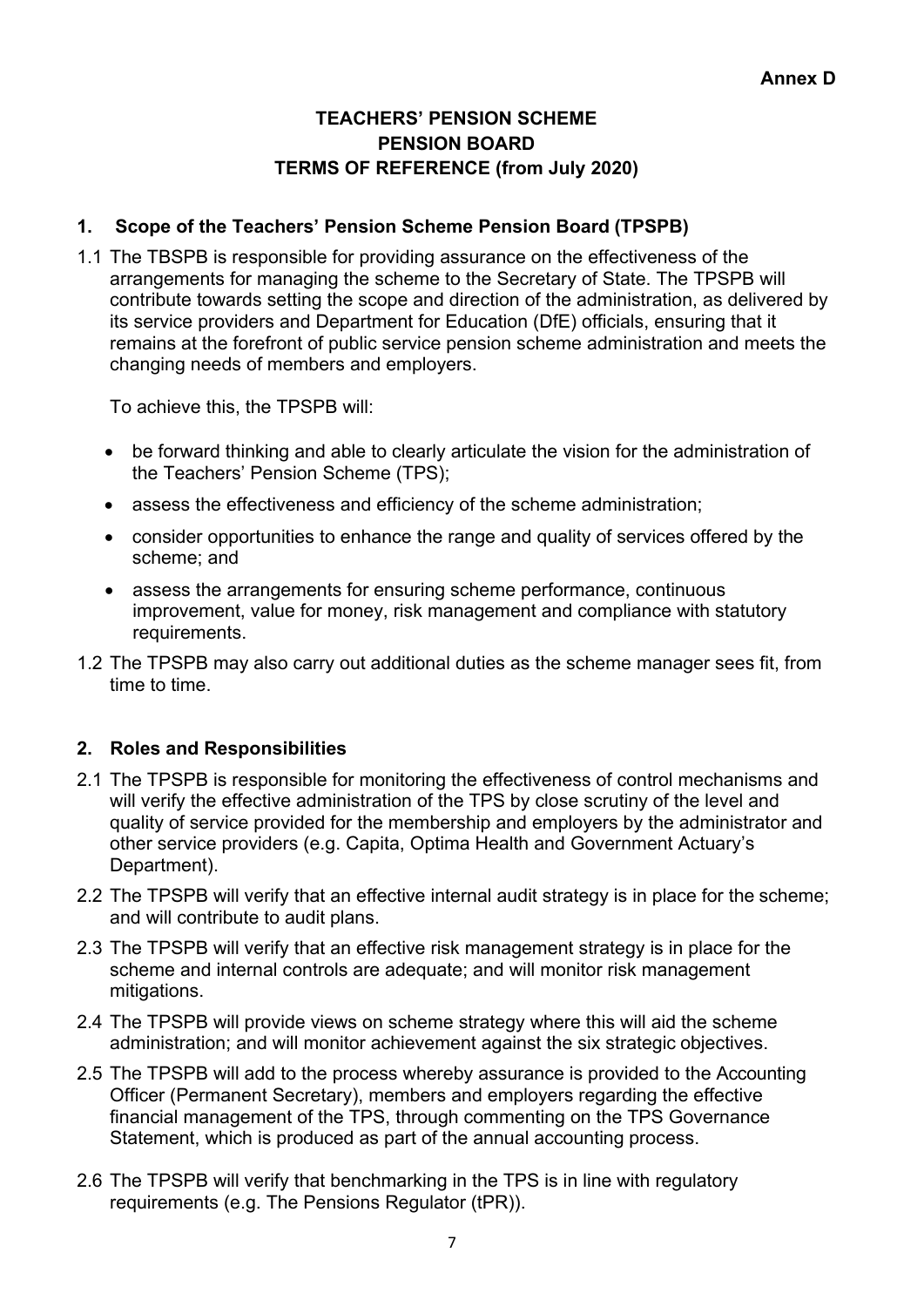- 2.7 The TPSPB will verify that the development of processes and systems incorporate any new statutory requirements.
- 2.8 The TPSPB will verify the arrangements for compliance with data management requirements.
- 2.9 The TPSPB will respond to any requests/directions made by the Pensions Regulator.
- 2.10 The TPSPB will verify the approach developed by the administrator for reporting breaches of the law to the regulator, when they have reasonable cause to believe that:
	- A legal duty which is relevant to the administration of the scheme has not been, or is not being, complied with; and
	- The failure to comply is likely to be of material significance to the regulator in the exercise of any of its functions.

## **3. Composition**

- 3.1 The TPSPB will comprise scheme member representatives, employer representatives, an independent chair, an independent pension specialist and DfE. The chair and pension specialist will be independent of those at 3.3 and 3.4.
- 3.2 All non-DfE appointments to the Board will be made by the scheme manager.
- 3.3 The Board will have five scheme member positions, selected from nominations put forward by representative bodies such as unions and other TPS member representatives, others on the TPS consultation list, and from organisations such as schools, academies, higher education establishments, further education establishments and independent sector schools, or by self-nomination.
- 3.4 The Board will have five employer positions, selected from nominations put forward by organisations representing schools, academies, higher education, further education and independent sectors, plus others on the TPS employer consultation list.
- 3.5 The TPSPB will have two DfE positions. Officials will be either Deputy Director or Director level; one from the policy area that manages the scheme (Teaching Workforce Directorate) and one from the Finance or Audit function.
- 3.6 Members of the TPSPB will represent the interests of all of the schemes'beneficiaries, the participating employers and the Accounting Officer and not simply the interests of the constituency that nominated them.
- 3.7 Appendix A gives the Terms and Conditions that apply to TPSPB members.
- 3.8 Appendix B sets out the Role and Person Specification for TPSPB members.

## **4. Meetings**

- 4.1 Frequency: The TPSPB will meet quarterly and at such other times as the Chair decides is necessary. Wherever possible at least seven days' notice will be given of any nonscheduled meeting.
- 4.2 Format: Meetings can be conducted in person, over the telephone or via a video-link, as decided by the Chair. If the Chair is not present within fifteen minutes of the time appointed for holding the meeting, the members present may choose one of their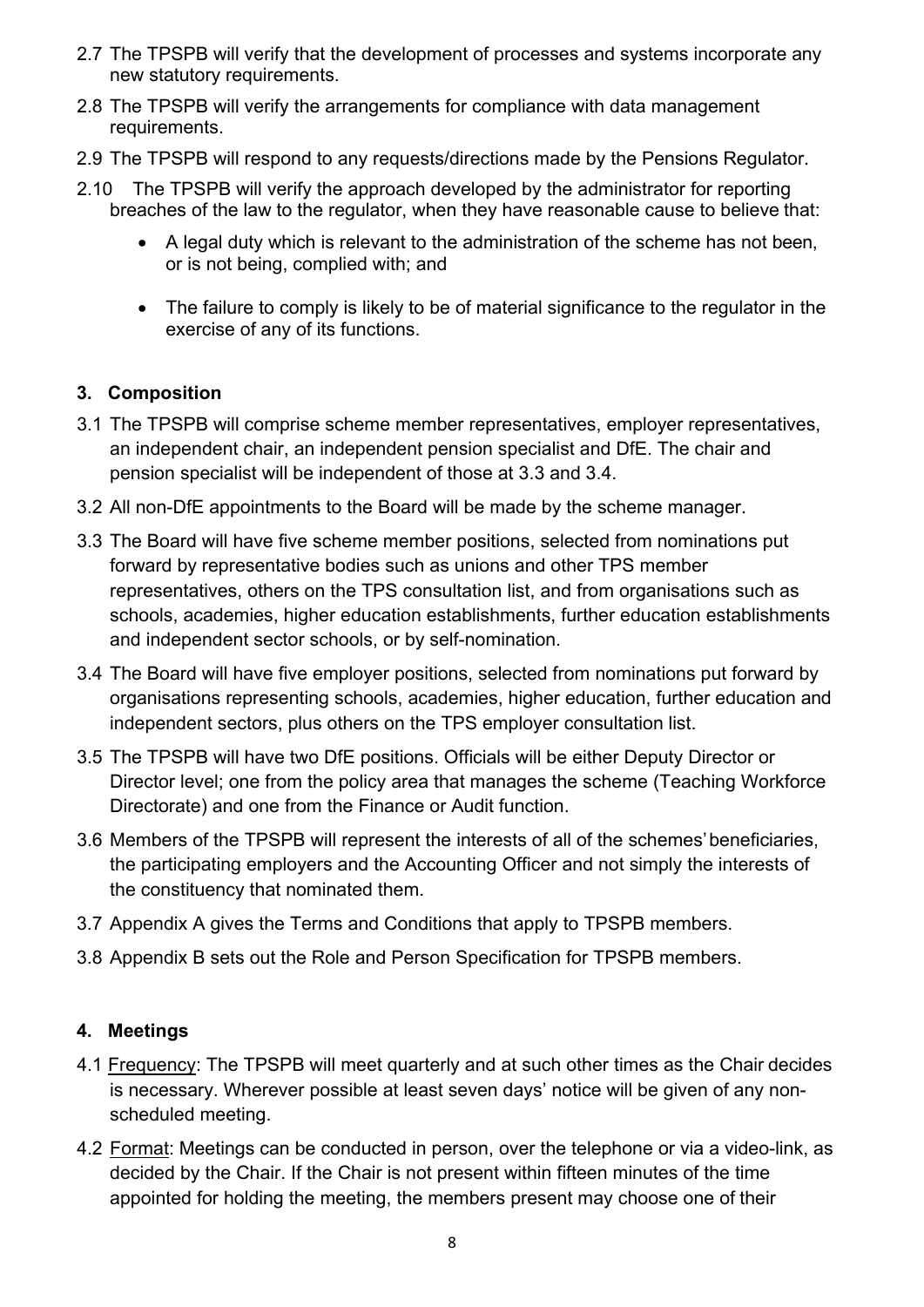number to be Chair of the meeting. In these cases, the nominated Chair will not have a casting vote.

- 4.3 Quorum: Six members of the TPSPB will represent a quorum for meetings. The Board members must include at least two employer representatives and two member representatives. However, in the event of an extraordinary or emergency meeting, the Chair may invite fewer members, but will ensure that employers and members are represented.
- 4.4 Attendance: The TPSPB can decide to ask its professional advisers, representatives from third party suppliers, including the scheme administrator, and any other person to attend its meetings as it sees fit. The DfE's Head of Assurance and Planning and the Senior Contract Manager will be invited to attend Board meetings to introduce papers and aid discussions, as necessary.
- 4.5 Decisions: All Board members will have a single vote and items arising at any meeting will be decided by a majority of members present and eligible to vote. In the case of an equality of votes the Chair will have a casting vote. The TPSPB may agree on a decision outside of a meeting if the majority of voting members confirm their agreement either in writing or by electronic mail. Any such decision will be as valid and effective as if it had been passed by a meeting of the TPSPB.
- 4.6 Papers: The Board Secretariat should circulate all papers at least one week in advance of any meeting (unless a shorter period is agreed by the Chair).
- 4.7 Where the DfE becomes aware of a serious service issue, the Secretariat will discuss with the Chair and agree how the information will be shared with the rest of the Board, in particular members of the relevant sub-committee.
- 4.8 Minutes: Draft minutes are to be forwarded to the Chair for agreement within five working days and thereafter circulated to TPSPB members. Minutes will be agreed at the subsequent Board meeting.

## **5. Sub-Committees**

- 5.1 The TPSPB may establish such sub-committees as it sees fit.
- 5.2 The TPSPB will decide whether the sub-committees need to have separate Terms of Reference.
- 5.3 The TPSPB will agree, and can amend, each sub-committee's Terms of Reference.
- **5.4** The TPSPB will appoint and remove members of the sub-committees. The TPSPB may, as it sees fit, co-opt persons who are not members of the TPSPB to serve on its sub-committees. Such persons need not be representatives of members, employers or the DfE**.**
- 5.5 The Chair of the TPSPB may determine who is to act as chair and vice-chair of each sub-committee but can also delegate that decision to each sub-committee. However, where there is no consensus amongst the members of the sub-committee the TPSPB Chair will decide.
- 5.6 All member and employer representatives on the TPSPB will be expected to sit on and actively participate in at least one sub-committee; this will contribute towards the expected 10-20 days' commitment agreed upon appointment.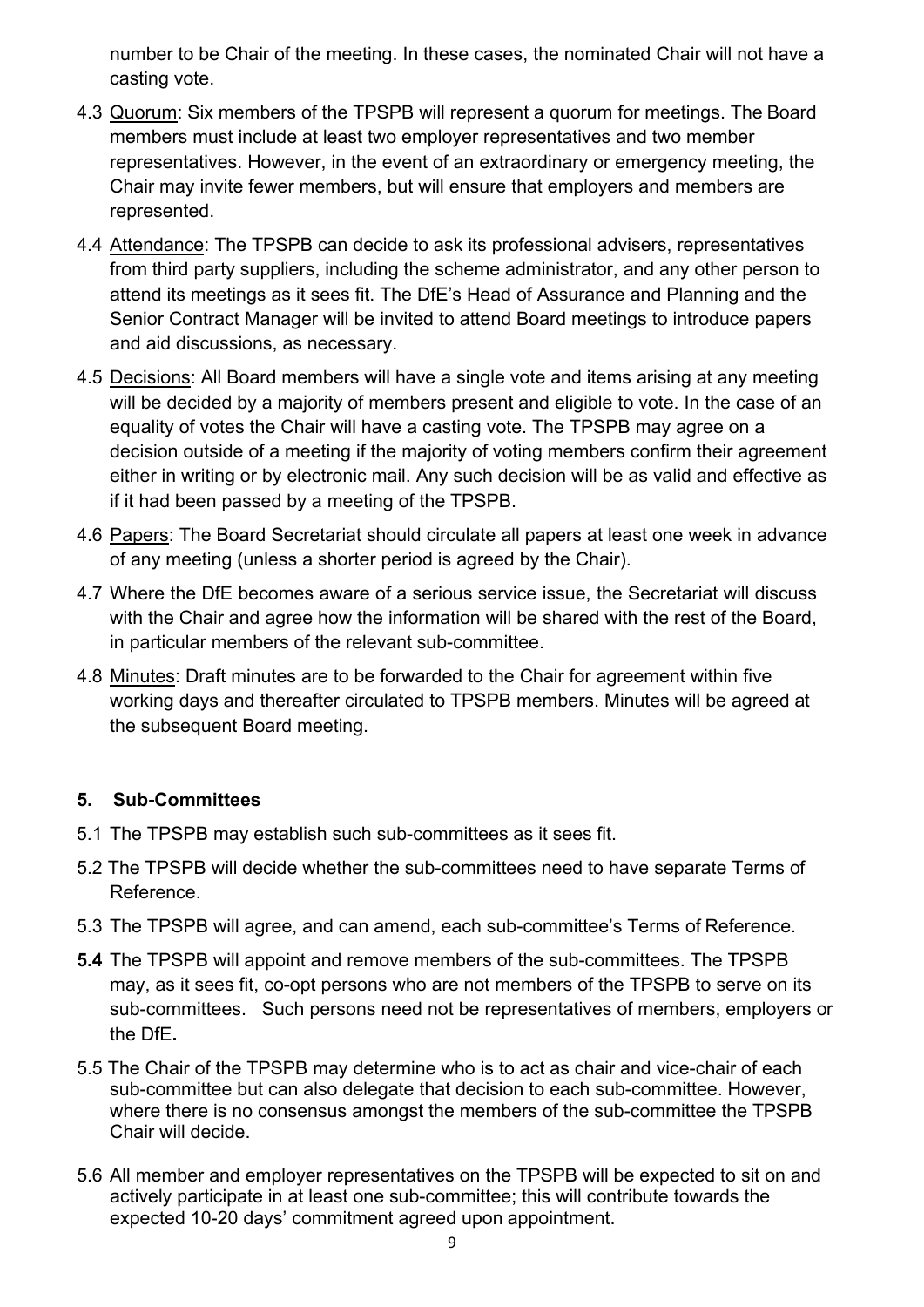5.7 Where sub-committees are established, they will provide update reports (written or verbal) to the TPSPB quarterly meetings.

## **6. Authorities and Restrictions**

- 6.1 The TPSPB may consider and propose to the scheme manager amendments to the commercial agreements in place with the various service providers.
- 6.2 If required and appropriate, the TPSPB will have authority delegated by the scheme manager to work directly with the relevant service providers to address and resolve issues which it identifies. This authority will also be subject to the existing contractual agreements and requirements relating to public sector procurement.
- 6.3 The DfE will remain responsible for all contractual agreements and any proposed changes, and for the commissioning of any additional work by  $3<sup>rd</sup>$  parties. The DfE will consult and take into consideration the views of the TPSPB on matters that will materially affect the cost and /or the range and quality of services provided by the administration.

## **7. Monitoring Finance and Scheme Accounting**

7.1 The TPSPB will add to the process of providing assurance, initially via the Managing Risk and Internal Controls sub-committee, to the scheme's Accounting Officer by commenting on the TPS Governance Statement, which is produced as part of the annual accounting process.

## **8. Reporting**

8.1 The Chair of the TPSPB will report annually, for information purposes, on the activities of the TPSPB to the Scheme Manager and to the Accounting Officer, or as otherwise agreed.

## **9. Monitoring Employers**

9.1 The TPSPB will be responsible for ensuring that the administrator constructively engages with employers who participate in the TPS pensions' arrangements with regard to the correct provision of data to the scheme administrator and contributions to the TPS and third parties.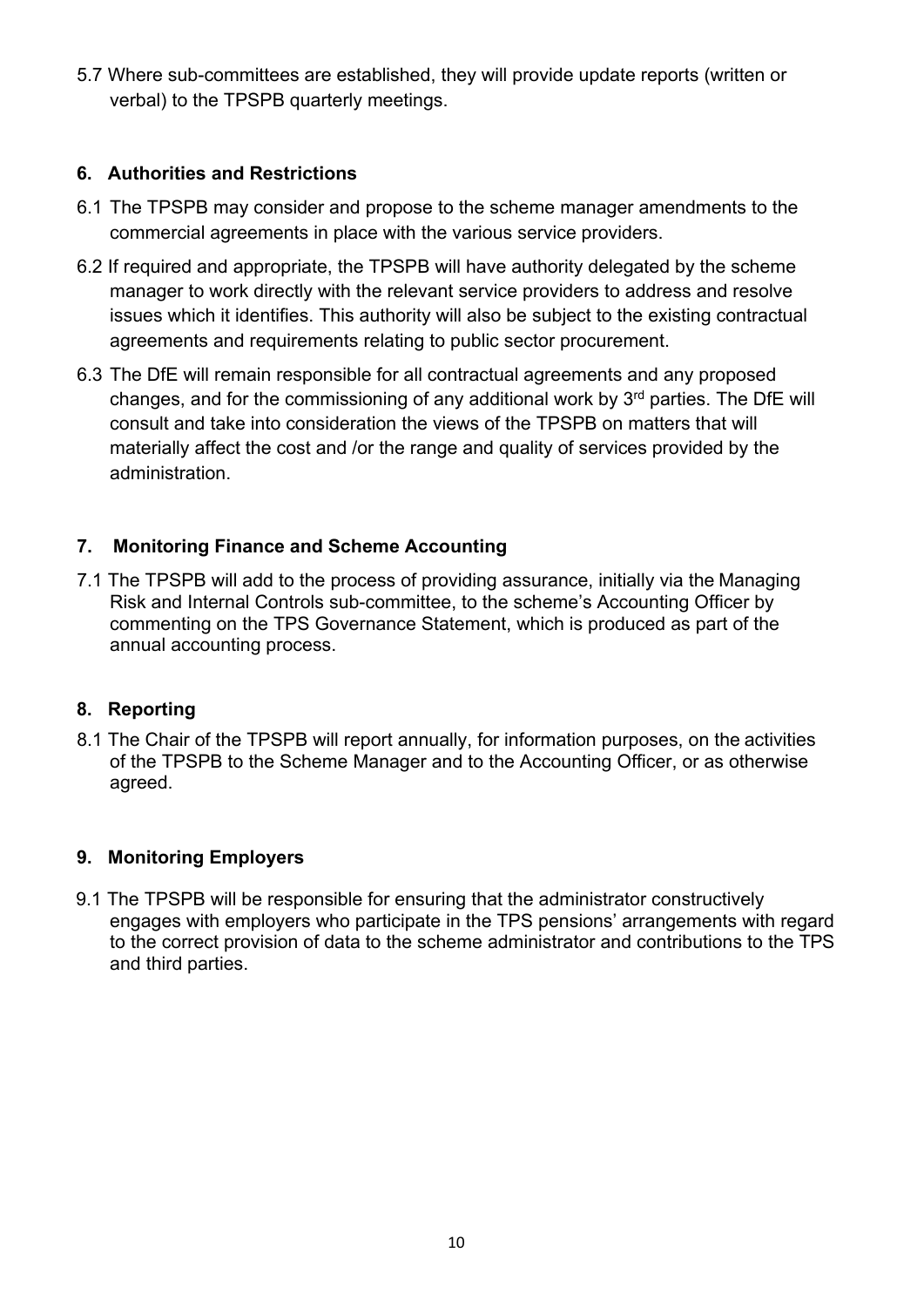## **TERMS AND CONDITIONS**

- 1. With the exception of the DfE representatives, appointments to the TPSPB are personal. There can be no alternate representation for any member of the TPSPB.
- 2. Each member will be required to attend all scheduled TPSPB meetings and details of attendance at meetings will be published in the Annual Review and on the website. Where ad-hoc meetings are called, all TPSPB members who are invited to attend should make best efforts to attend.
- 3. Employer and member representatives are expected to commit 10-20 days per year to TPSPB activities. This to include membership of, and active participation in, at least one sub-committee and attendance at learning and development events.
- 4. TPSPB members must agree that information provided or gleaned in the course of their duties as a member of the Board (which will include confidential/personal information) will not be used for purposes outside of the delivery of the Board's function.

#### **Appointment and Removal**

- 5. Chair: The Chair will be appointed by the scheme manager, and will be independent of employer and member groups.
- 6. Member representatives will be appointed as described in the TPSPB main terms of reference. Organisations will be invited to nominate up to two candidates in writing to be put forward into the selection process for members of the TPSPB, with the scheme manager approving final appointments. Nominees need not be union members.
- 7. Employer representatives will be appointed as described in the TPSPB main terms of reference. Employer representative bodies will be invited to nominate up to two candidates in writing to be put forward into the selection process for members of the TPSPB, with the scheme manager approving final appointments.
- 8. Pension specialist: The pension specialist will be appointed by the scheme manager, following an open / targeted recruitment process, and will be independent of both member and employer groups.
- 9. DfE Representatives: These will be appointed by the Department's Permanent Secretary based on roles as Directors or Deputy Directors in the relevant policy and finance/audit areas.
- 10.Members may resign from the TPSPB by giving a minimum of three months' noticein writing to the Chair.
- 11.The Chair will undertake performance management of each Board member annually, and can recommend to the scheme manager the removal of a Board member or the non-renewal of their appointment.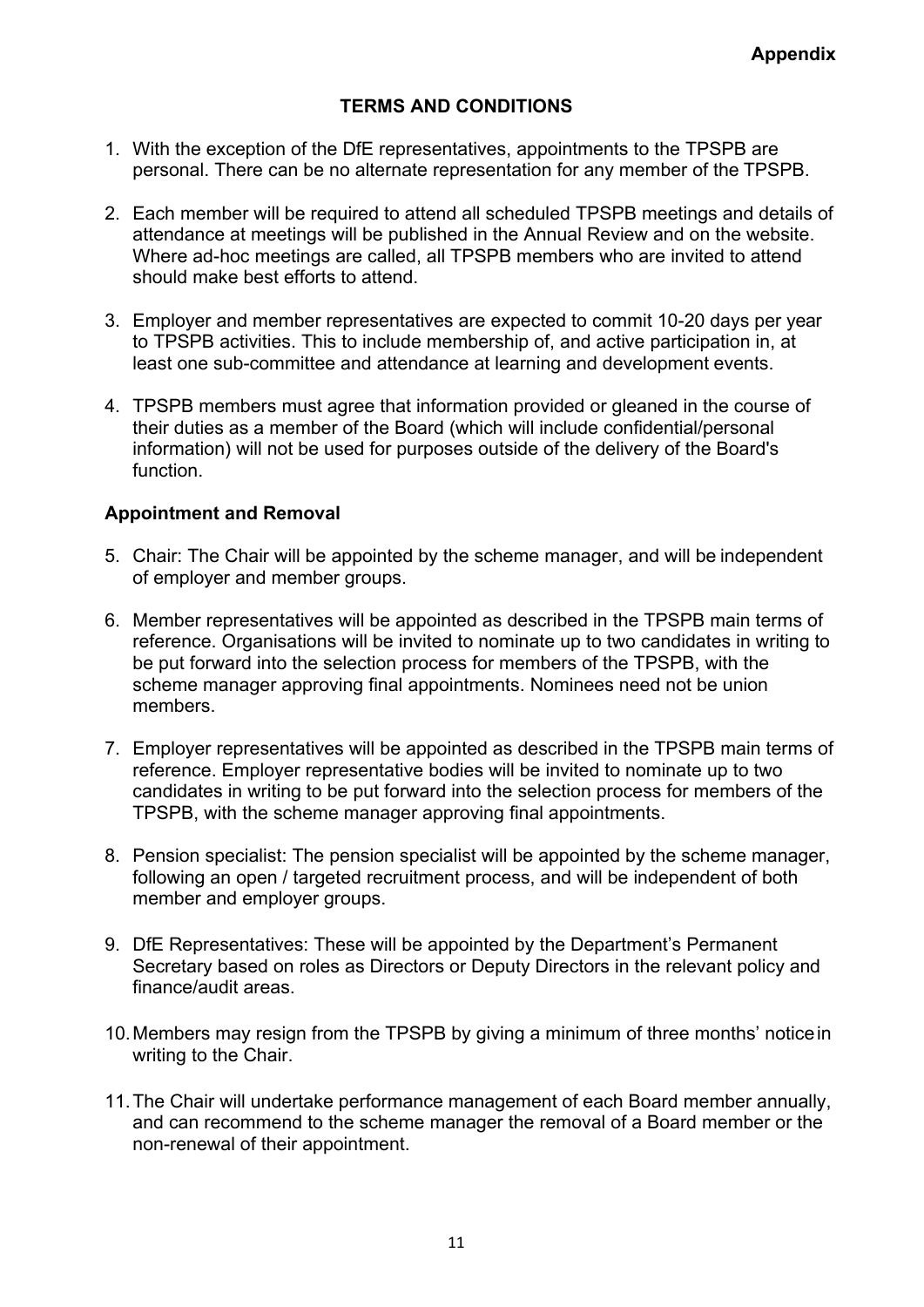## **Terms of Office**

- 12.The appointment of non-DfE Board members will be for a one to three-year term. Board members will not hold office for more than two terms.
- 13.The tenure of the DfE representative appointments will coincide with the time the individual holds the relevant DfE post.

#### **Induction and Training**

- 14.TPSPB members will complete induction activities to gain an up-to-date and working knowledge of the TPS pension arrangements.
- 15.Members will be conversant with scheme documents and have appropriate knowledge and understanding of the scheme rules and the principles of TPS funding. The members must keep their knowledge up to date and maintain a written record of their relevant training and development.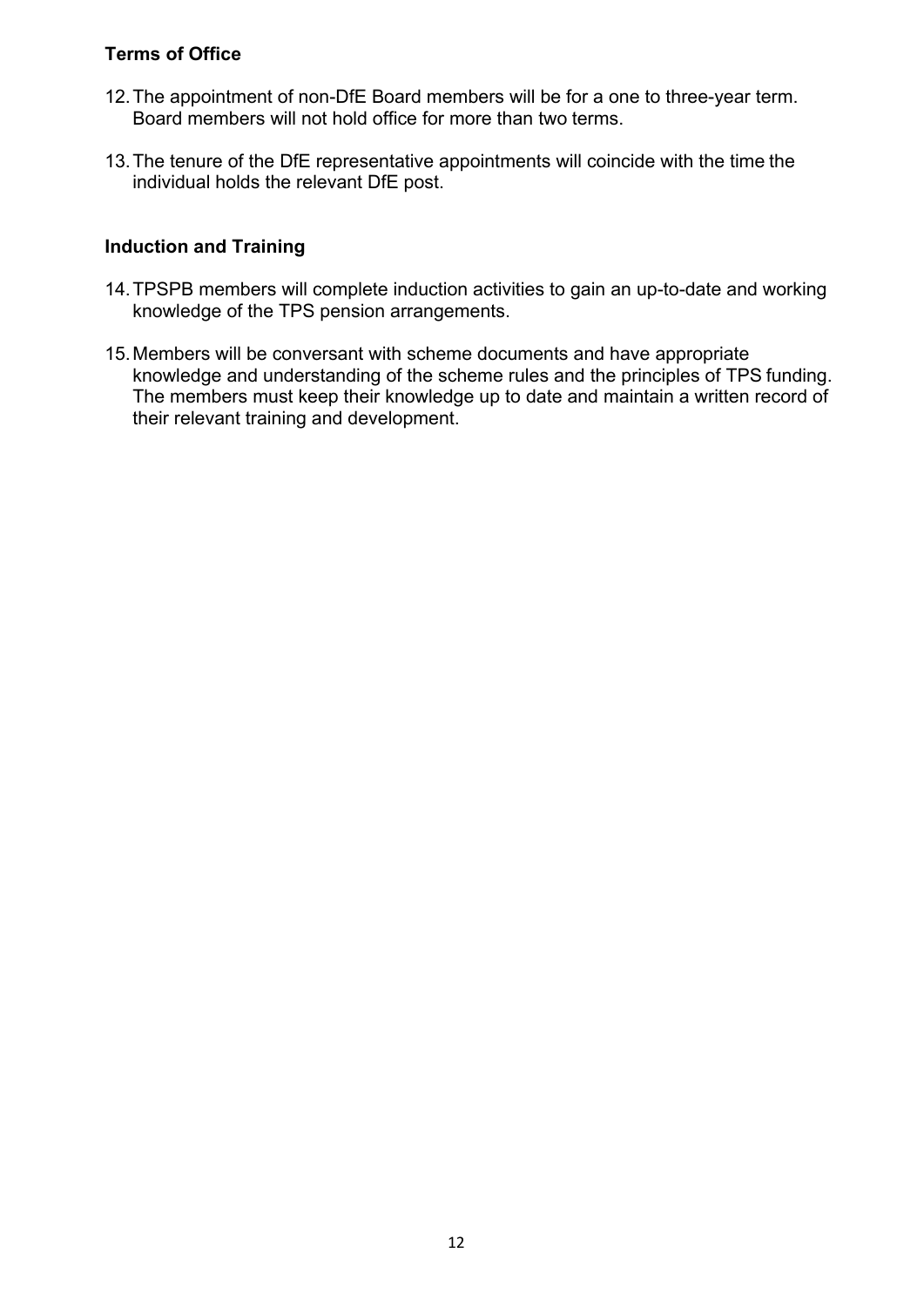

## **THE SEVEN PRINCIPLES UNDERPINNING PUBLIC LIFE**

In 1995, the Committee on Standards in Public Life defined seven principles, which should underpin the actions of all who serve the public in any way. These are:

#### **1. Selflessness**

Holders of Public Office should take decisions solely in terms of the public interest. They should not do so in order to gain financial or other material benefits for themselves, their family, or other friends.

#### **2. Integrity**

Holders of public office should not place themselves under any financial or other obligation to outside individuals or organisations that might influence them in the performance of their official duties.

#### **3. Objectivity**

In carrying out public business, including making public appointments, awarding contracts, or recommending individuals for rewards and benefits, holders of public office should make choices on merit.

#### **4. Accountability**

Holders of public office are accountable for their decisions and actions to the public and must submit themselves to whatever scrutiny is appropriate to their office.

#### **5. Openness**

Holders of public office should be as open as possible about all the decisions and actions that they take. They should give reasons for their decisions and restrict information only when the wider public interest clearly demands.

#### **6. Honesty**

Holders of public office have a duty to declare any private interests relating to their public duties and to take steps to resolve any conflicts arising in a way that protects the public interest.

#### **7. Leadership**

Holders of public office should promote and support these principles by leadership and example.

Public Appointments require the highest standards of propriety, involving impartiality, integrity and objectivity. All candidates who put themselves forward for public appointment must be able to demonstrate their commitment to the principles and values of public service.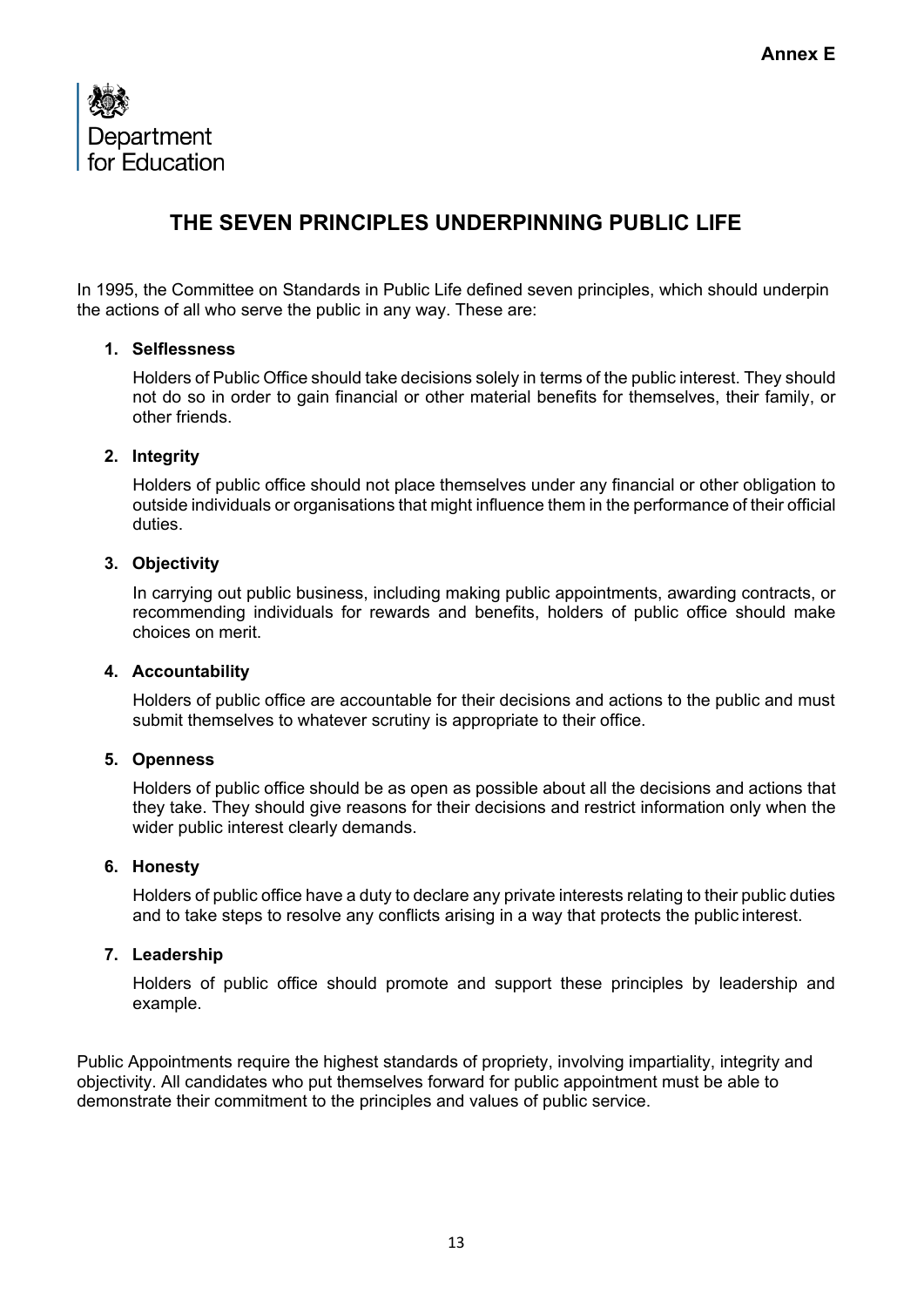

# **Diversity Monitoring Form**

- *The Department for Education is committed to pursuing equality of opportunity and to the principles of public appointments based on merit with independent assessment, openness and transparency of process.*
- *Monitoring the recruitment and selection procedures is one way of helping to ensure that there is no discrimination in the way we take people on.*
- *The ethnic origin and disability information you give us will be treated as confidential and will be used for monitoring purposes only.*

*It will not determine your suitability for appointment*

- *Please use CAPITAL letters and black ink.*
- *Where tick boxes appear, please tick the one that applies.*

#### **Personal Details**

| Title (Please specify eg, Dr, Ms, Sir, Mr)                          |                                  |           |                      |              |         |                      |  |
|---------------------------------------------------------------------|----------------------------------|-----------|----------------------|--------------|---------|----------------------|--|
| Surname                                                             |                                  |           |                      |              |         |                      |  |
| First Name(s)                                                       |                                  |           |                      |              |         |                      |  |
| Gender                                                              |                                  | Male<br>H | $\perp$              | Female       | I II    | Prefer not to<br>say |  |
| Please enter your date of birth                                     |                                  |           |                      |              |         |                      |  |
|                                                                     | Date of Birth                    |           |                      |              |         |                      |  |
| <b>Disability</b><br>Do you consider yourself to have a disability? |                                  |           |                      |              |         |                      |  |
|                                                                     | $\blacksquare$ Yes               |           | No                   |              |         | Prefer not to say    |  |
|                                                                     |                                  |           |                      |              |         |                      |  |
|                                                                     | What is your religion or belief? |           |                      |              |         |                      |  |
|                                                                     | <b>Buddhist</b>                  | ΙI        | Jewish               | $\mathsf{L}$ | Other:  |                      |  |
| $\mathbf{I}$                                                        | Christian                        | $\Box$    | <b>Muslim</b>        |              | None    |                      |  |
|                                                                     | Hindu                            | $\perp$   | Sikh                 |              |         | Prefer not to say    |  |
|                                                                     |                                  |           |                      |              |         |                      |  |
| <b>What is your Sexual Orientation?</b>                             |                                  |           |                      |              |         |                      |  |
|                                                                     | <b>Bisexual</b>                  |           | Heterosexual         |              | Gay Man |                      |  |
|                                                                     | Gay<br>Woman                     |           | Prefer not to<br>say |              |         |                      |  |

#### **Ethnicity**

Please look at all of the descriptions of race or ethnic origin listed below. When you have read them all, please tick the **one** box that most accurately describes you.

| <b>White</b>                                                  |  |
|---------------------------------------------------------------|--|
| <b>British or Mixed British</b>                               |  |
|                                                               |  |
| English                                                       |  |
| Irish                                                         |  |
| Scottish                                                      |  |
| Welsh                                                         |  |
| White - Other: specify if you wish                            |  |
| <b>Black</b>                                                  |  |
| Caribbean                                                     |  |
| African                                                       |  |
| Black - Other: specify if you wish                            |  |
| Asian                                                         |  |
| Indian                                                        |  |
| Pakistani                                                     |  |
| Bangladeshi                                                   |  |
| East African                                                  |  |
| Other: specify if you wish                                    |  |
| <b>Mixed Ethnic Background</b>                                |  |
| Asian and White                                               |  |
| <b>Black African and White</b>                                |  |
| <b>Black Caribbean and White</b>                              |  |
| Any Other Mixed Ethnic<br>background: specify if you<br>wish  |  |
| <b>Chinese</b>                                                |  |
| Any other Chinese<br>background: specify if you<br>wish       |  |
| Any other Ethnic<br><b>Background: specify if</b><br>you wish |  |
| Prefer Note to say                                            |  |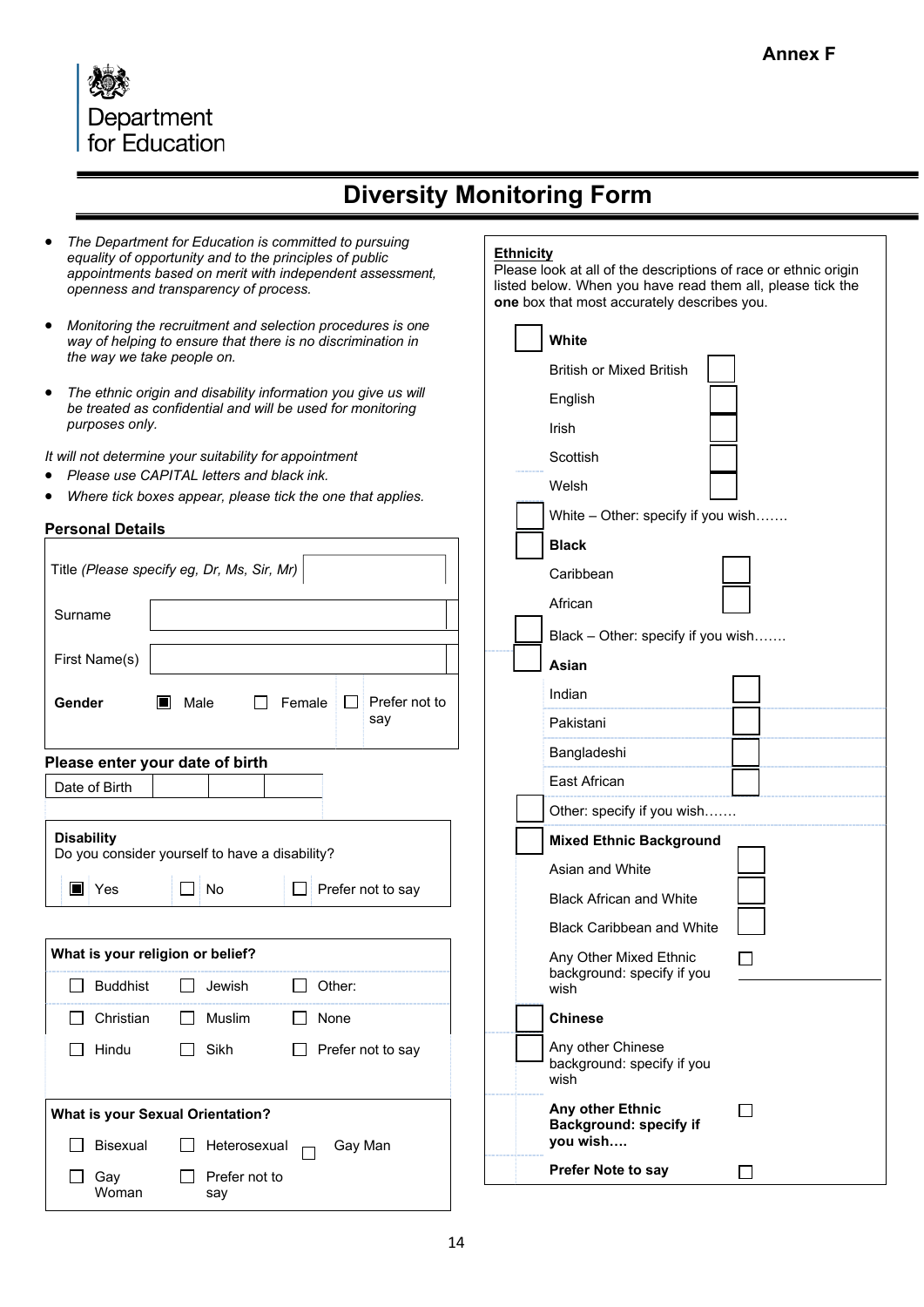

# **Political Activity Declaration Form**

| All applicants for a public appointment should complete the question below. This question<br>is asked as it enables the monitoring of political activity of candidates for a public<br>appointment in so far as it is already in the public domain. Neither activity nor affiliation is a<br>criterion for appointment (except where statute dictates specific representation).                                                                           |  |  |  |  |
|-----------------------------------------------------------------------------------------------------------------------------------------------------------------------------------------------------------------------------------------------------------------------------------------------------------------------------------------------------------------------------------------------------------------------------------------------------------|--|--|--|--|
| If you are successful, the information provided will be published with the announcement of<br>your appointment.                                                                                                                                                                                                                                                                                                                                           |  |  |  |  |
| Please indicate which of the following activities you have undertaken during the past five<br>years by ticking the appropriate box and by providing details of your involvement. Name<br>the party or body for which you have been active. If you have been or are an Independent<br>or have sought or obtained office as a representative of a particular interest group, you<br>should state this. You should tick all relevant categories.             |  |  |  |  |
| Obtained office as a Local Councillor, MP, MEP, etc.<br>a.                                                                                                                                                                                                                                                                                                                                                                                                |  |  |  |  |
| Stood as a candidate for one of the above offices.                                                                                                                                                                                                                                                                                                                                                                                                        |  |  |  |  |
| Spoken on behalf of a party or candidate.                                                                                                                                                                                                                                                                                                                                                                                                                 |  |  |  |  |
| b.<br>Acted as a political agent.                                                                                                                                                                                                                                                                                                                                                                                                                         |  |  |  |  |
| Held office such as a Chair, Treasurer, or Secretary of a local branch of a party.                                                                                                                                                                                                                                                                                                                                                                        |  |  |  |  |
| Canvassed on behalf of a party or helped at elections.                                                                                                                                                                                                                                                                                                                                                                                                    |  |  |  |  |
| Undertaken any other political activity which you consider relevant.                                                                                                                                                                                                                                                                                                                                                                                      |  |  |  |  |
| Made a recordable donation to a political party. <sup>1</sup><br>c.                                                                                                                                                                                                                                                                                                                                                                                       |  |  |  |  |
| None of the above activities apply.<br>d.                                                                                                                                                                                                                                                                                                                                                                                                                 |  |  |  |  |
| <sup>1</sup> The Political Parties, Elections and Referendums Act 2000 requires the Electoral<br>Commission to publish a register of recordable donations (donations from any individual<br>totalling more than £5,000 in any calendar year, or more than £1,000 if made to a<br>subsidiary accounting unit such as a constituency association, local branch, women's or<br>youth organisation). These provisions became effective from 16 February 2001. |  |  |  |  |
| Details of your involvement                                                                                                                                                                                                                                                                                                                                                                                                                               |  |  |  |  |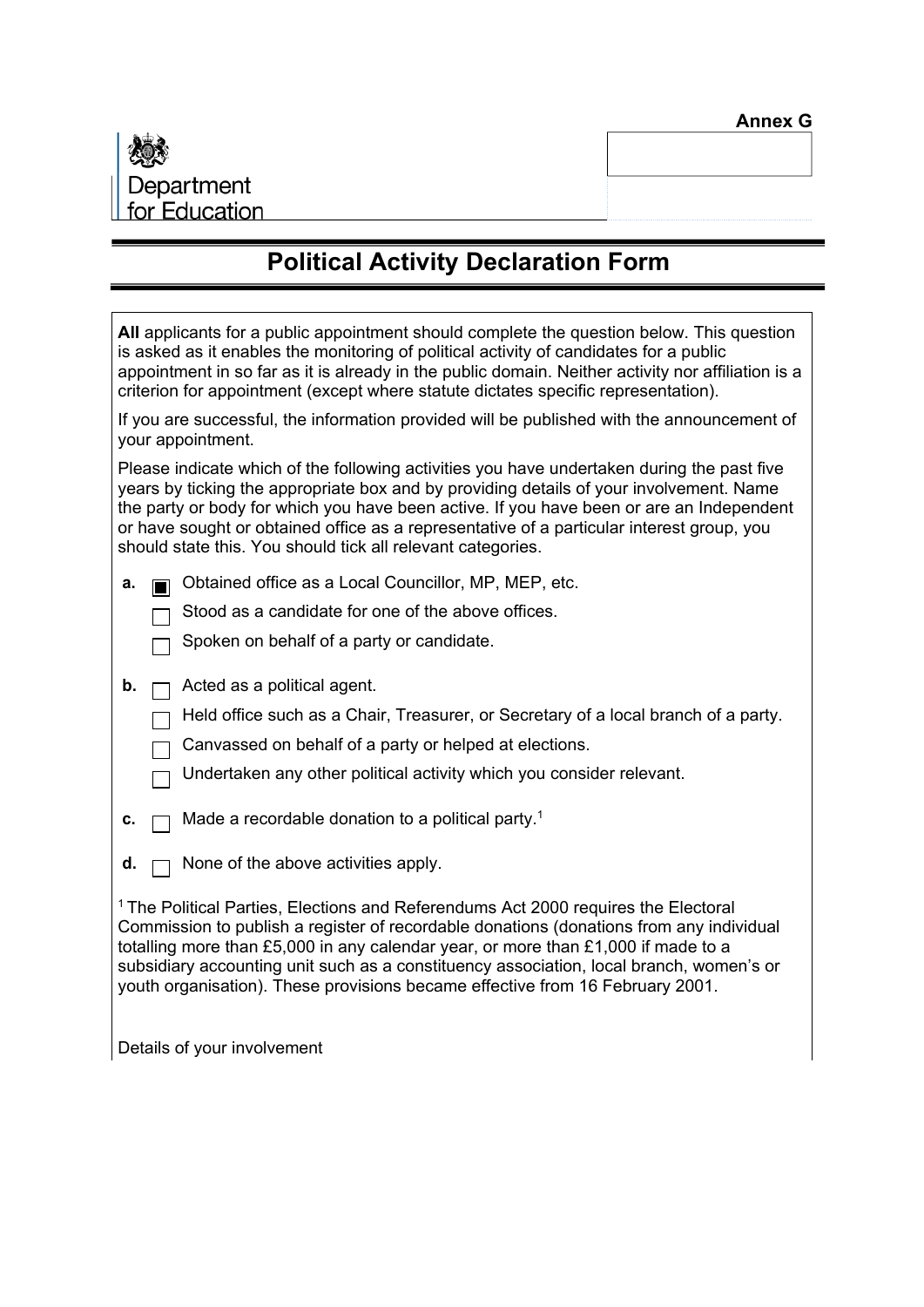| Name of party for which<br>activity undertaken |  |
|------------------------------------------------|--|

#### **DECLARATION:**

I declare that the information given on this form is complete and correct to the best of my knowledge. I have read the information pack and can confirm that I am eligible to be considered for appointment to this body. I also certify that I will immediately inform the Department of any changes to circumstances that affect the answers I have given.

**Signature** 

Print Name

*This part of the form is for monitoring purposes only and therefore will be detached from your application and will not be seen by any selection panels. However, it is appreciated that such activities may have given you relevant skills, including experience gained from committee work, collective decision making, resolving conflict and public speaking. If, therefore, you have had such experience and you consider it relevant to your application for this post, you should include it separately in the main body of your application*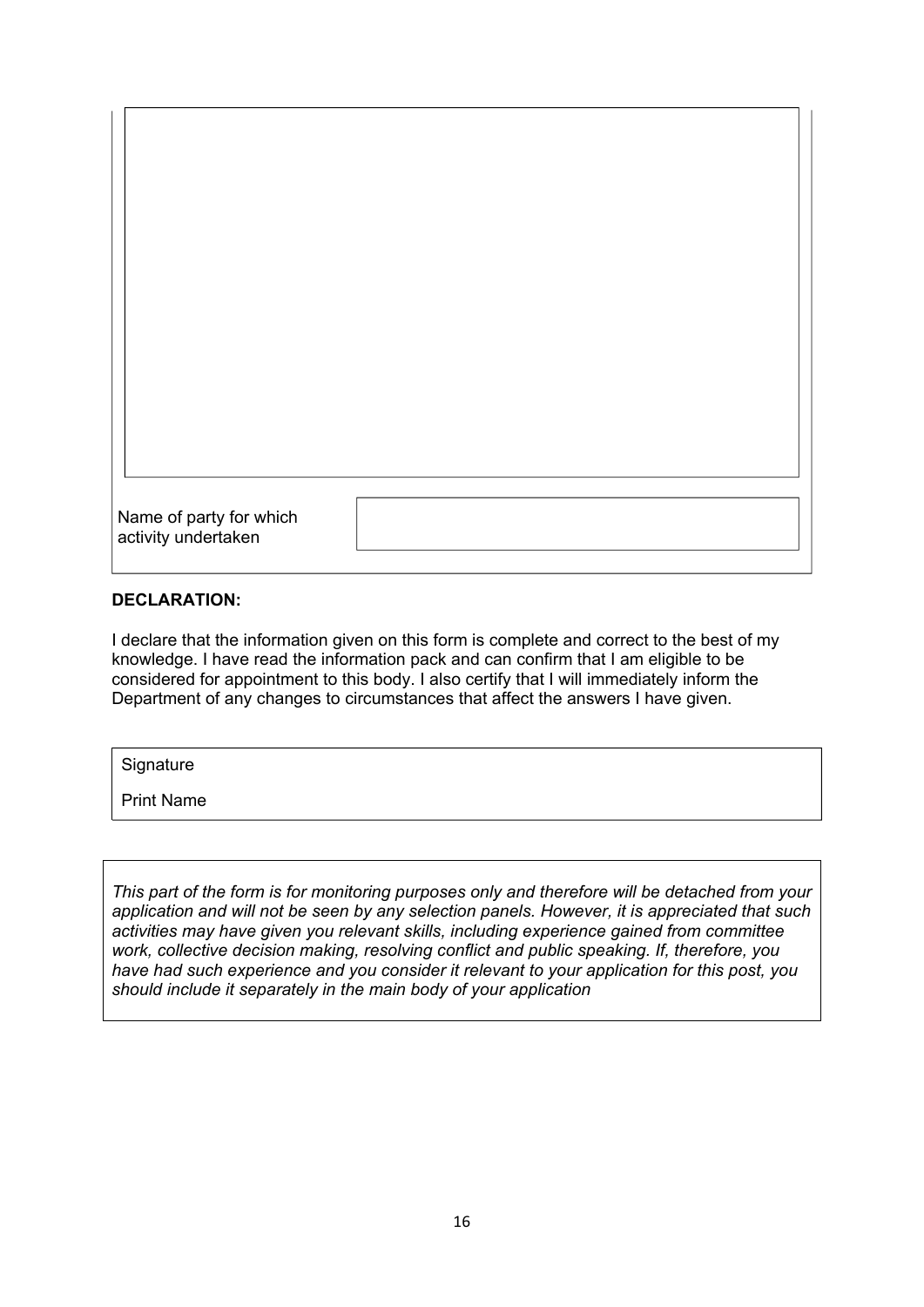**Annex H**

## **CONFLICT OF INTEREST QUESTIONNAIRE**

#### **TEACHERS' PENSION SCHEME PENSION BOARD**

**Explanatory Note:** The Public Service Pensions Act 2013, Section 7(4) requires that any member of the Teachers' Pension Scheme Pension Board must not have a conflict of interest, which is defined as a "financial or other interest which is likely to prejudice the person's exercise of functions as a member of the Board, but does not include a financial or other interest arising merely by virtue of membership of the scheme or any connected scheme."

This questionnaire has been designed to help potential Board members and the Department for Education ensure that the conflict of interest requirement in the Public Service Pensions Act 2013 is fulfilled.

#### **Conflict of interest questionnaire for all candidates applying to be appointed to the TPSPB.**

1. Name of candidate:

2. Are you currently in receipt of a Teacher's Pension? YES / NO

*If your answer to one or more of question numbers 4, 6 and 9 below is YES, the appointing authority may conclude you have a potential conflict of interest for the purposes of this role, subject to your responses to the remaining questions.*

- 3. If you are currently in paid employment, what is your job title and the name of the organisation you work for:
- 4. Do you believe that your duties in the paid employment in question 3 above create a potential conflict of interest for you? YES / NO
- 5. If your answer to 4 above was NO, what are your grounds for believing this: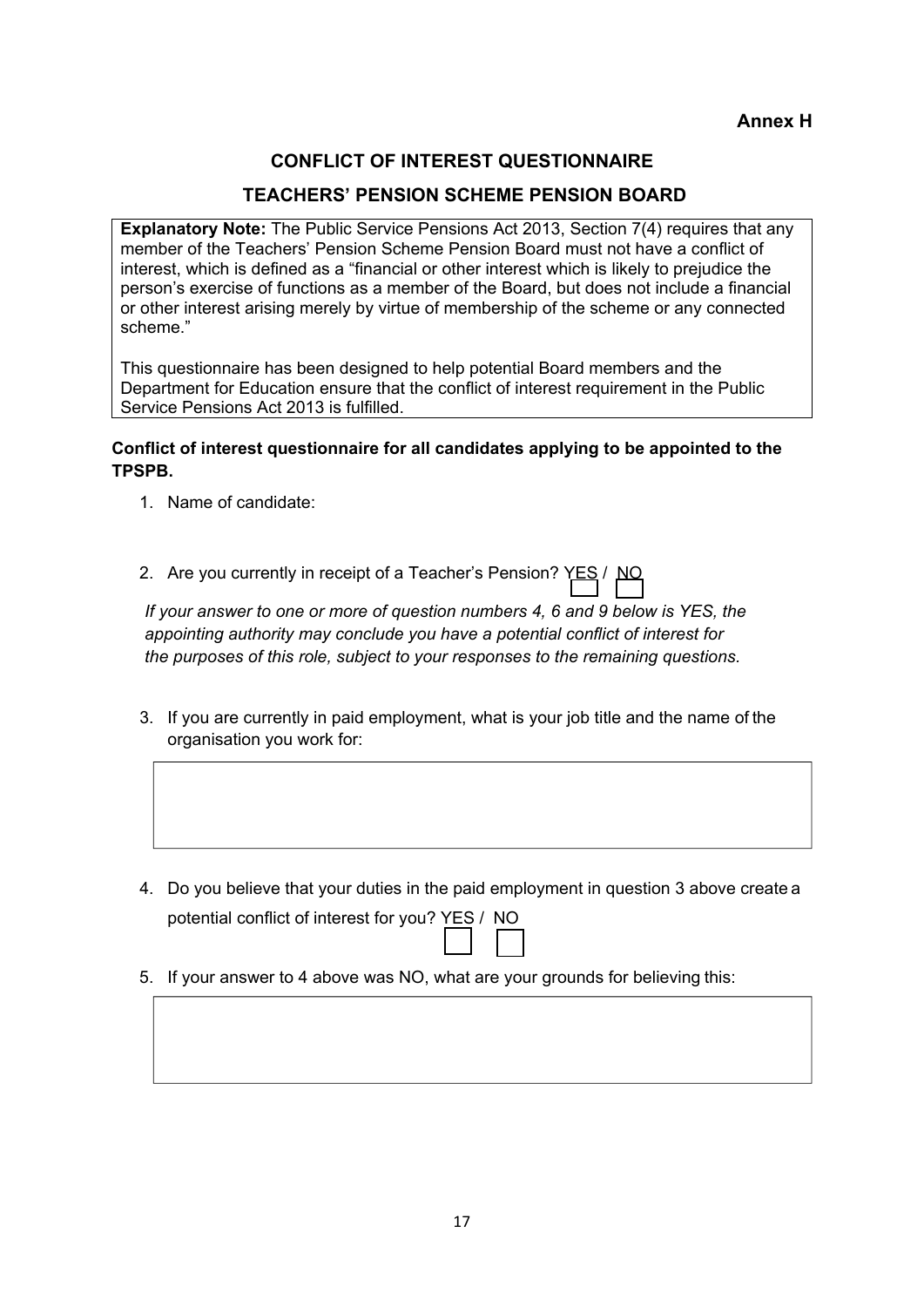- 6. A conflict of interest could arise if a member of your immediate family was employed in the pensions or related industries, such as the life insurance industry. Does such a situation exist in your immediate family? YES / NO
- 7. If your answer to question 6 above was YES, do you believe that this creates a potential conflict of interest for you? YES / NO
- 8. If your answer to 7 above was NO, what are your grounds for believing this?

9. You or your immediate family may have personal investments in the shares of pension providers or life assurance providers. Does such a situation exist for you?  $Y = 2$   $(1)$ 

- 10. If your answer to question 9 above was YES, do you believe that this creates a potential conflict of interest for you? YES / NO
- 11. If your answer to question 10 above was NO, what are your grounds for believing this?
- 12. Do you have any other commitments, connections or responsibilities which could be reasonably perceived to be relevant to the role for which you have applied? If so, please specify them below, and be aware that they may be published in a public Register of Interests of Board members:

Thank you for completing this questionnaire.

\* "immediate family" is defined in this questionnaire as a partner or spouse with whomyou have regular contact